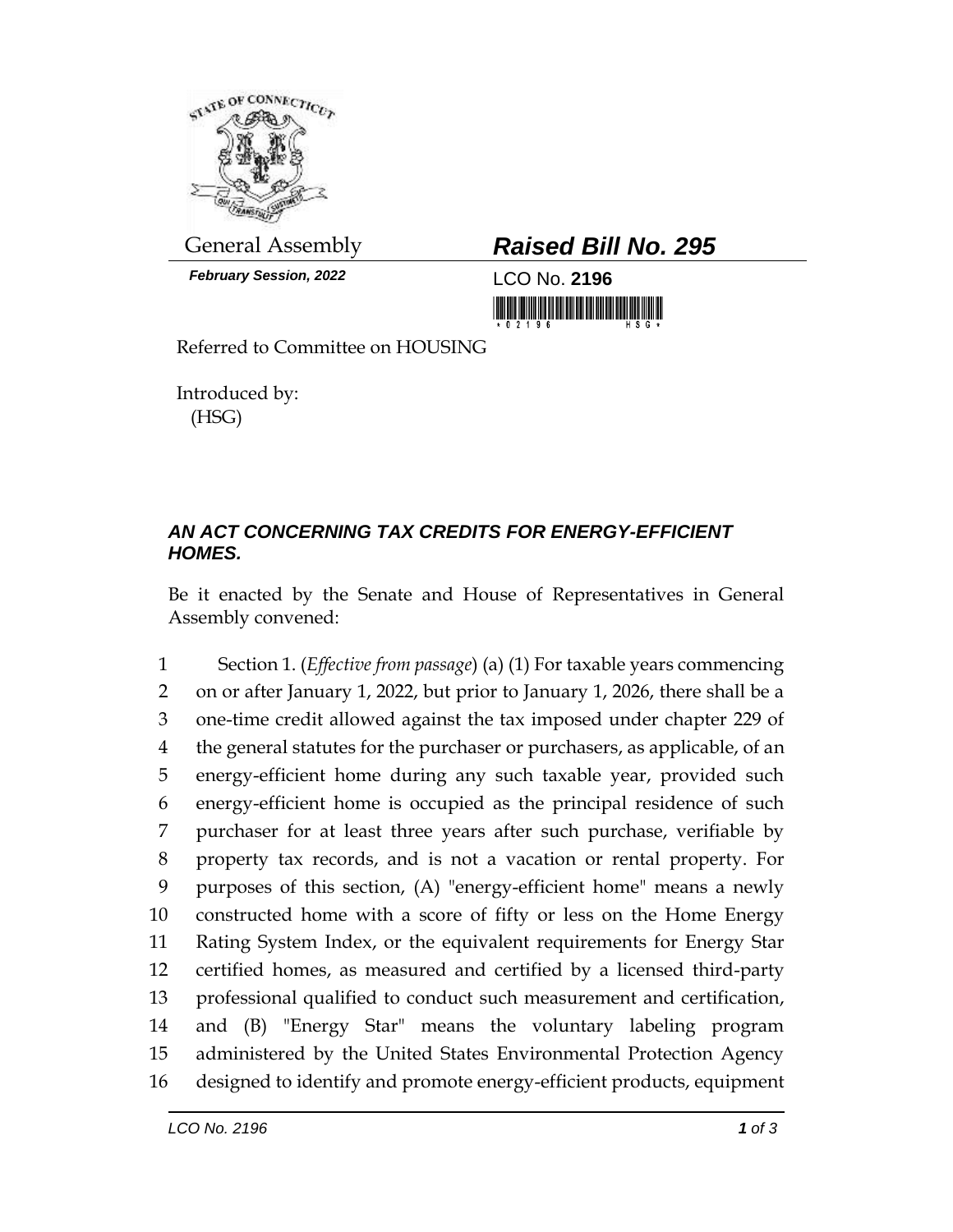and buildings.

 (2) The credit shall be in an amount equal to (A) two thousand five hundred dollars for any such purchaser who files an income tax return individually, and (B) five thousand dollars for any such purchasers who file an income tax return jointly. Each such purchaser shall claim the credit in the taxable year in which such purchase of an energy-efficient home occurred by including the certificate issued pursuant to subdivision (3) of this subsection with such income tax return filed with the Commissioner of Revenue Services.

 (3) The Secretary of the Office of Policy and Management shall issue a certificate to each purchaser of an energy-efficient home, upon the application of such purchaser on a form prescribed by the secretary. Such certificate shall identify the taxpayer filing individually, or the taxpayers filing jointly, as applicable, and certify that such purchaser satisfies the requirements of subdivision (1) of this subsection.

 (b) (1) The amount of the credit allowed to any taxpayer filing individually or taxpayers filing jointly, as applicable, pursuant to this section shall not exceed the amount of tax due from such taxpayer or taxpayers under chapter 229 of the general statutes with respect to the taxable year in which such credit is being claimed. Any such credit claimed by such taxpayer or taxpayers but not applied against the tax due under said chapter may be carried forward for the five immediately succeeding taxable years until the full credit has been applied.

 (2) If an energy-efficient home purchased in accordance with this section ceases to be the principal residence of any such purchaser within the three years after such purchase as required under subdivision (1) of subsection (a) of this section, such purchaser shall forfeit the right to the full amount of such credit and shall remit to the Commissioner of Revenue Services a prorated amount, as determined by the commissioner, based on the length of time such energy-efficient home was the principal residence of such purchaser subtracted from such three years.